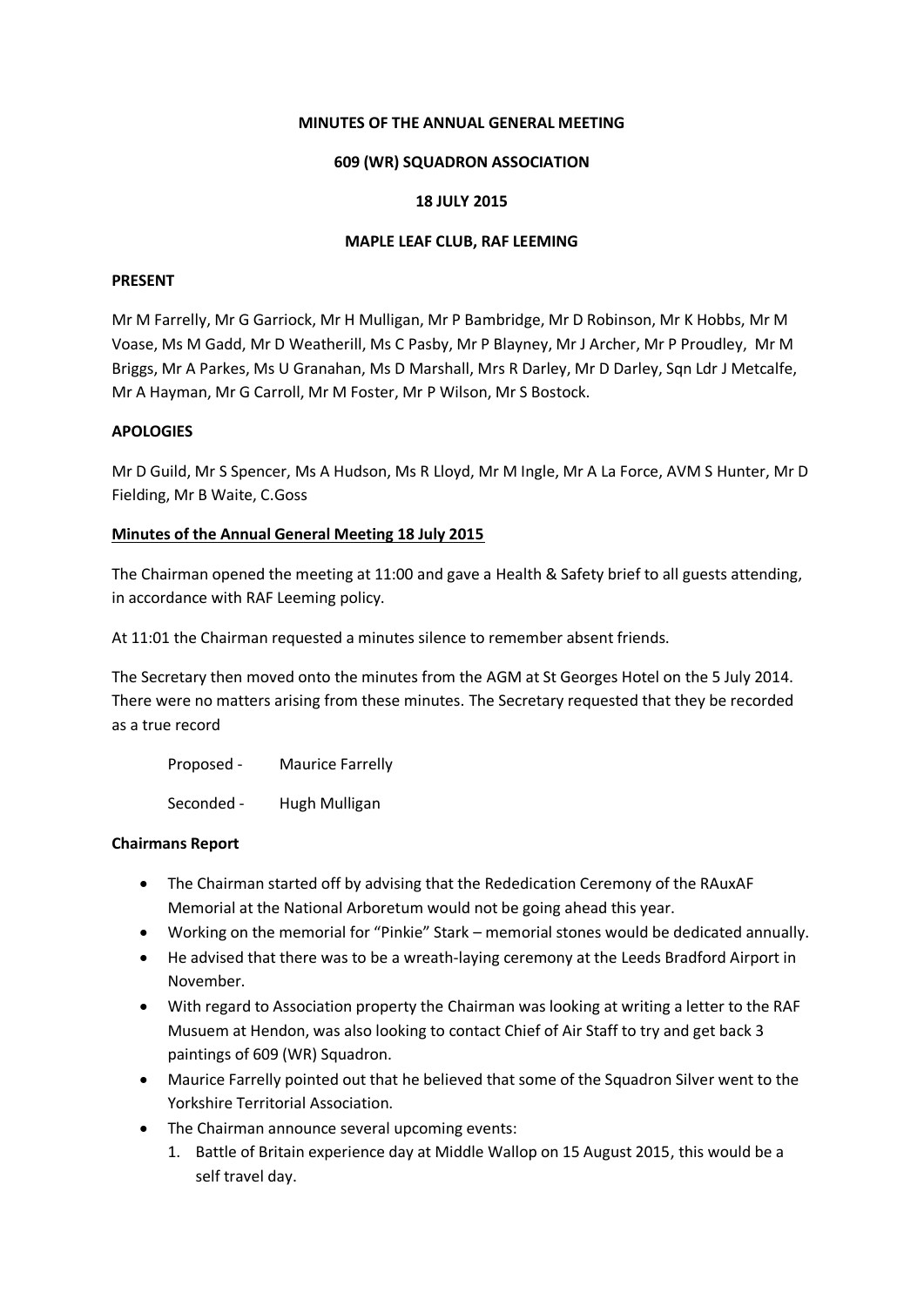- 2. Battle of Britain 75<sup>th</sup> Anniversary at the RAuxAF Memorial, National Arboretum at Alrewas, Staffordshire.
- 3. Squadron 80<sup>th</sup> Anniversary Celebrations. Formal Dinner at RAF Leeming on 6 February 2016 (subsequently changed to 5 March 2016). Ceremony at Leeds Bradford Airport on 10 February 2016 followed by lunch at the
- Stoop. • The Chairman went on to point out that 609 Squadron has the Freedom of the City of Leeds
- We are looking at combining the Squadron Family Day with an Association Day and that there would be a Limited edition 609 (WR) Squadron beer produced for the 80<sup>th</sup> Anniversary.
- The Chairman reported that the Squadron Standard paperwork had been submitted in 2014 – the Standard had not been approved as the Squadron did not yet meet the criteria.

Sqn Ldr Jeff Metcalfe

# **Secretary's Report**

Began my report by saying yet again had been a fairly quiet year for the Association with the main task being organising, in conjunction with the Chairman, this year's AGM.

I went on to explain that we had had a couple of requests for information, one which was for information on when George Jaspis received his DFC which was responded to with information provided by Conrad Roumieux and the other was from the daughter of John (Twinge) Payne requesting to purchase copies of photos from the Association, which we have displayed on the website of her late father and his friend Leslie Lindley.

I responded to her that the photos on the website were the best quality we had and I forwarded her the copies that she requested, at no charge as I felt that we should be able to comply with this sort of request from relatives of past Squadron members without having to gain financially from it.

I announced that I would be standing down as Honorary Secretary of the Association at next year's AGM and requested anybody who was interested in taking up this role to let the Committee know.

Alan Hayman

# **Treasurer's Report**

The Treasurer reported that it was quiet on the financial front during 2014 with the expenditure being for 'run and maintain' purposes, i.e. postage and stationary which amounted to £65.00 and a subsidy for the lunch following the AGM of £63.65.

We received one donation during the year from the family of 'Pud' Crowther in appreciation of the Squadron flag being sent to be used at his funeral.

The Treasurer reported that no donations were made by the Association during the previous year.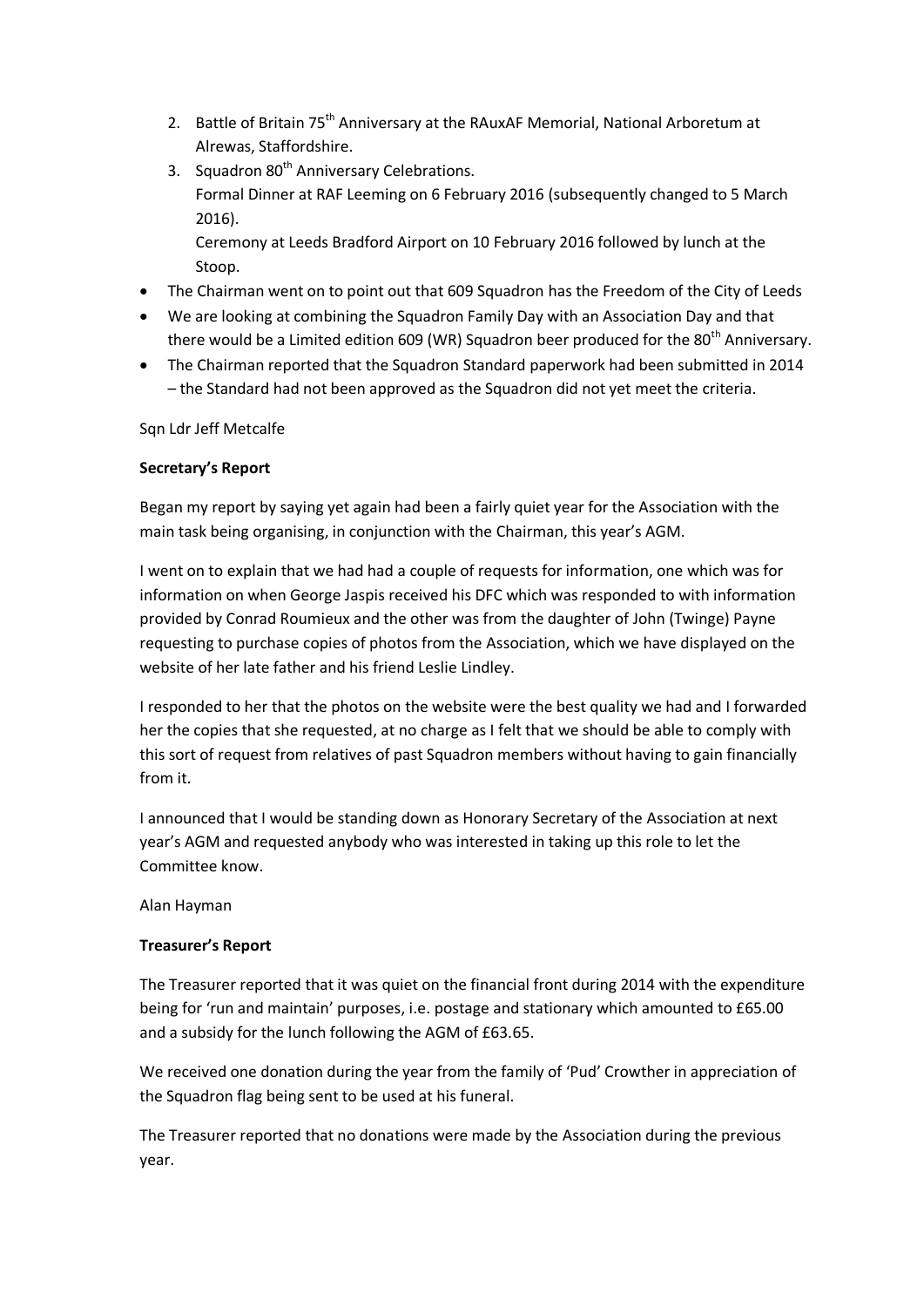The financial details for the year were as follows and are as at 31 December 2014.

| Total Income | £1,430.00 |
|--------------|-----------|
| Expenditure  | f 128.35  |
| Cash at Bank | £7,518.93 |

Rosemary Darley

Honorary Treasurer

609 (WR) Squadron Association

Proposed that the Treasurer be thanked for her report and that it was a true record

Proposed Alan Parkes

Seconded Graham Carroll

### **Belgian Report**

#### **Presented by David Darley Honorary President**

Kurt Pylson organised an event at Ursel in Belgium to which the Squadron was invited.

Unfortunately due to the short notice given the Squadron could not take up the invitation.

## **Election of Officers**

Current Committee to stand as is until next AGM.

Proposed Alan Parkes

Seconded Maurice Farrelly

#### **Any other Business**

The floor discussed the Future of the Association, Alan Parkes put forward the view that he felt that the venue at Elvington was 'Dead' and that future AGM's should rotate between RAF Leeming and Middleton St George.

Des Robinson stated that Leeming should be the priority base for future AGM's.

Phil Bambridge advised that the main reason he attended this years AGM was because it was located at RAF Leeming.

Marcia Gadd advised that food was not the main issue, the venue was more important.